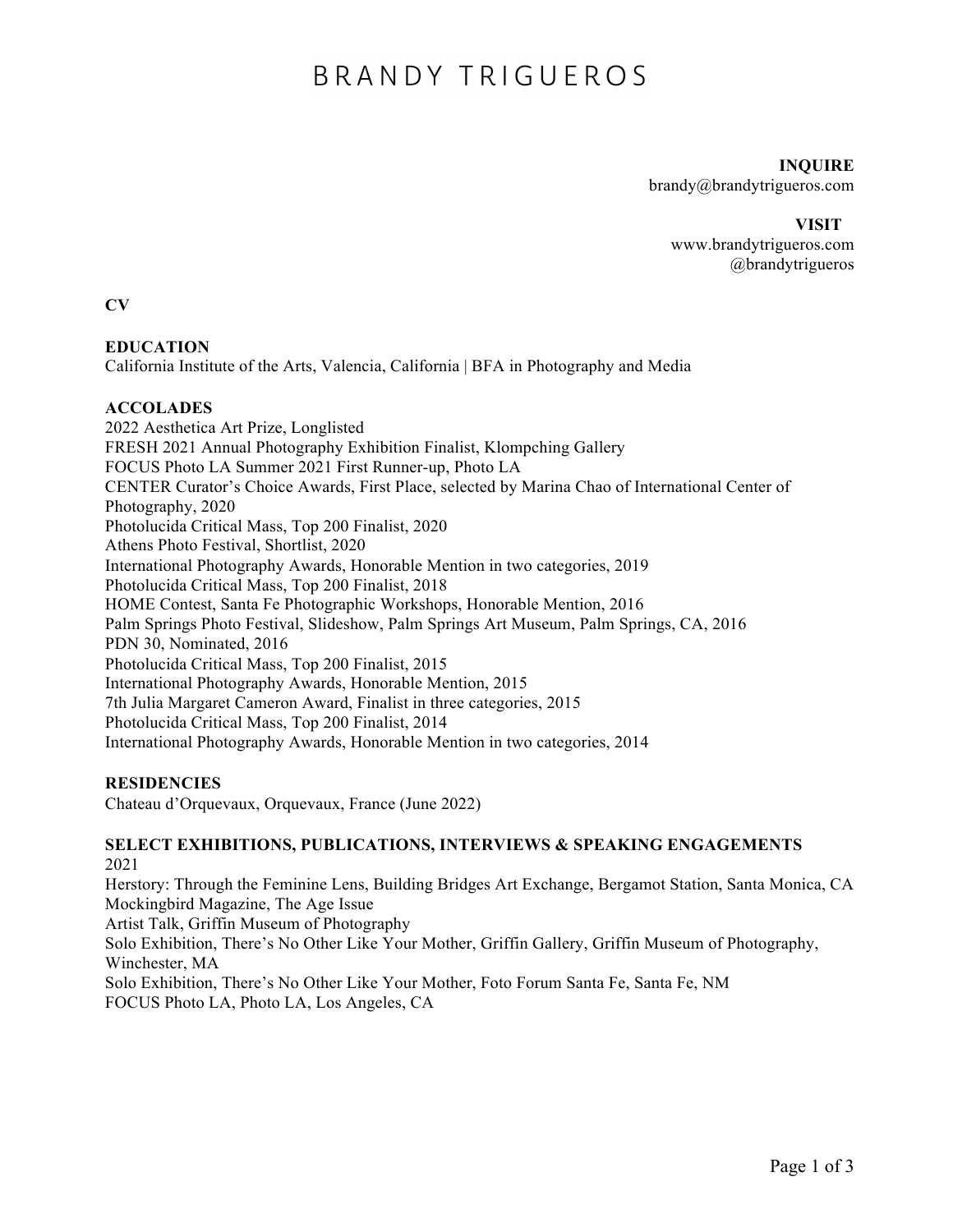# BRANDY TRIGUEROS

### 2020

CENTER Photography 20/20 Compendium Photographer Presentation Catalyst: Interviews, Featured Artist Remarkable Images From Critical Mass 2020, What Will You Remember? Fractured Self, What Will You Remember? LENSCRATCH, Featured Artist Faculty/Alumni Exhibition, Los Angeles Center of Photography, Los Angeles, CA LA Art Show, Building Bridges Art Exchange, Los Angeles Convention Center, Los Angeles, CA Musée Magazine, Women Crush Wednesday, Featured Artist

#### 2019

All Women Are Dangerous II, Building Bridges Art Exchange, Bergamot Station, Santa Monica, CA International Juried Exhibition, Center for Photographic Art, Carmel, CA, Juror: Paula Tognarelli Photoville LA, Annenberg Space for Photography, Los Angeles, CA Solo Exhibition, The Dadabyte Theater, California Institute of the Arts, Lime Gallery, Valencia, CA Photo LA Panelist honoring Jo Ann Callis, alongside Rebecca Morse, Curator of Photography at LACMA and independent curator Claudia Bohn-Spector, Barker Hanger, Santa Monica, CA

#### 2018

Musée Magazine, Photographic Alphabet, Featured Artist Mono Chroma Magazine, September/October Issue 002 LENSCRATCH, Photographers on Photography: Brandy Trigueros on Jo Ann Callis LENSCRATCH, Featured Artist

2017

Solo Exhibition, The Dadabyte Theater, California Institute of the Arts, Gallery D300, Valencia, CA California Rising, Fabrik Projects Gallery, Culver City, CA Photo Independent, Fabrik Projects, Los Angeles, CA All Women Are Dangerous, Building Bridges Art Exchange, Bergamot Station, Santa Monica, CA Artshare LA: Common Threads, Angel City Brewery, Los Angeles, CA

2016

Berlin Biennial of Fine Art & Documentary Photography, Berlin, Germany Center Forward, The Center for Fine Art Photography, Fort Collins, CO, Jurors: Aline Smithson & Hamidah Glasgow Rooted and Rising, Spring Arts Gallery, The Last Bookstore, Los Angeles, CA Off the Clock, APA LA, Arena 1 Gallery, Santa Monica, CA, Curator: Julie Grahame

Fundraising Auction, Los Angeles Center of Photography, Arena 1 Gallery, Santa Monica, CA